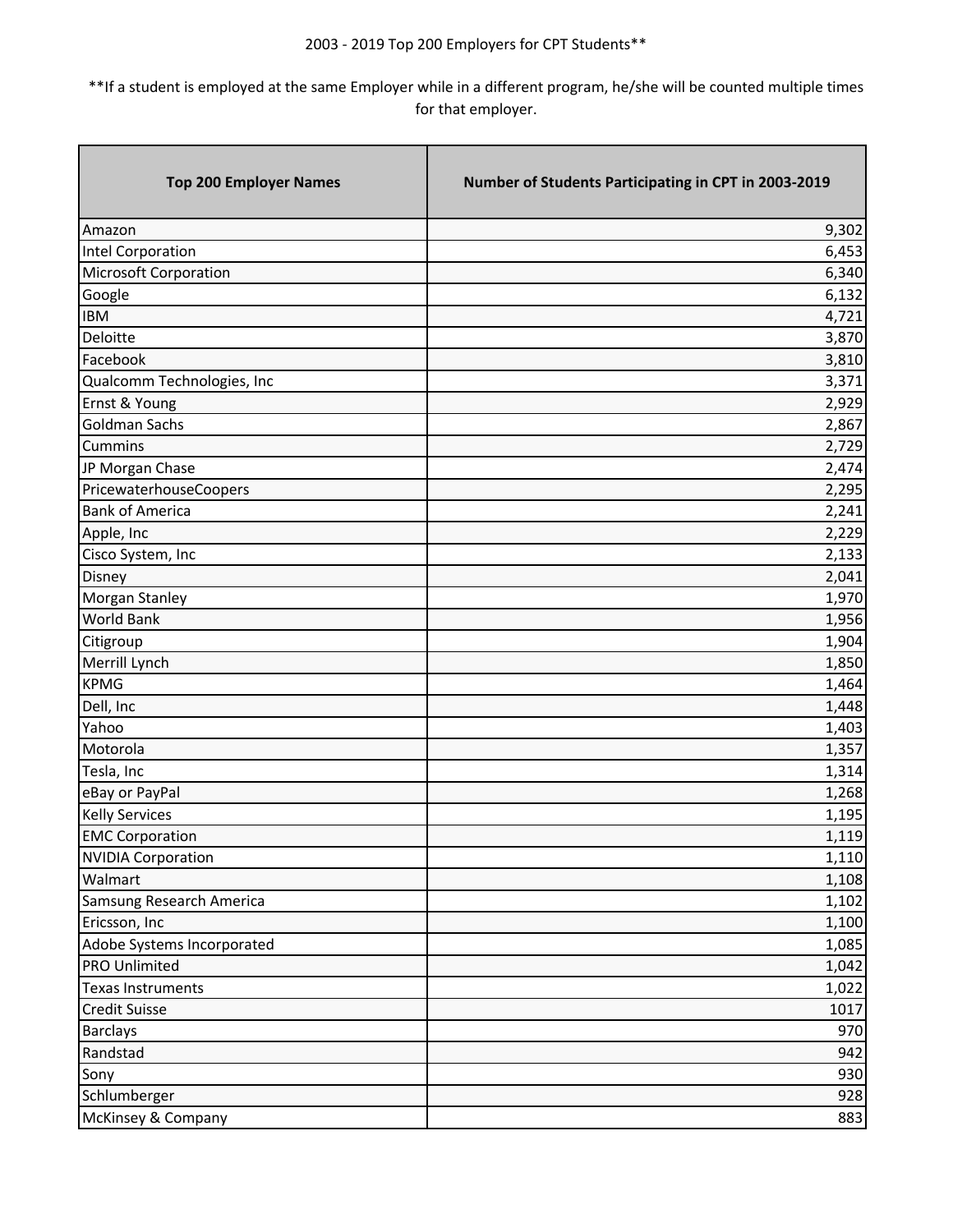| VMWare                                        | 868 |
|-----------------------------------------------|-----|
| Adecco                                        | 845 |
| Philips                                       | 829 |
| Deutsche Bank                                 | 797 |
| <b>Broadcom Corporation</b>                   | 791 |
| HP, Inc                                       | 789 |
| Oracle                                        | 789 |
| Advanced Micro Devices, Inc                   | 782 |
| Micron Technology, Inc                        | 775 |
| <b>Boston Consulting Group</b>                | 755 |
| <b>CVS Pharmacy</b>                           | 741 |
| Robert Bosch LLC                              | 723 |
| Bloomberg                                     | 711 |
| <b>State Street</b>                           | 705 |
| Hewlett-Packard                               | 702 |
| Alcatel-Lucent                                | 666 |
| Oak Ridge Institute for Science and Education | 662 |
| Genentech                                     | 657 |
| <b>Symantec Corporation</b>                   | 657 |
| Nokia                                         | 642 |
| Aerotek, Inc                                  | 638 |
| Los Alamos National Laboratory                | 638 |
| LinkedIn                                      | 635 |
| <b>Tekmark Global Solutions LLC</b>           | 634 |
| Populus Group                                 | 624 |
| Salesforce                                    | 623 |
| SAP America, Inc                              | 619 |
| Juniper Network                               | 609 |
| Atrium                                        | 584 |
| The Mathworks, Inc                            | 582 |
| Monsanto                                      | 581 |
| Wayfair                                       | 580 |
| Autodesk                                      | 571 |
| Intuit                                        | 562 |
| <b>Wells Fargo</b>                            | 559 |
| Synopsys, Inc                                 | 546 |
| NEC Laboratories America, Inc.                | 544 |
| Medtronic                                     | 531 |
| Blackrock                                     | 525 |
| NetApp, Inc                                   | 525 |
| Amgen, Inc                                    | 523 |
| <b>General Electric</b>                       | 518 |
| Michigan State University                     | 514 |
| Northwestern Mutual                           | 505 |
| Uber Technologies, Inc                        | 500 |
| <b>Robert Half</b>                            | 499 |
| <b>FedEx Services</b>                         | 497 |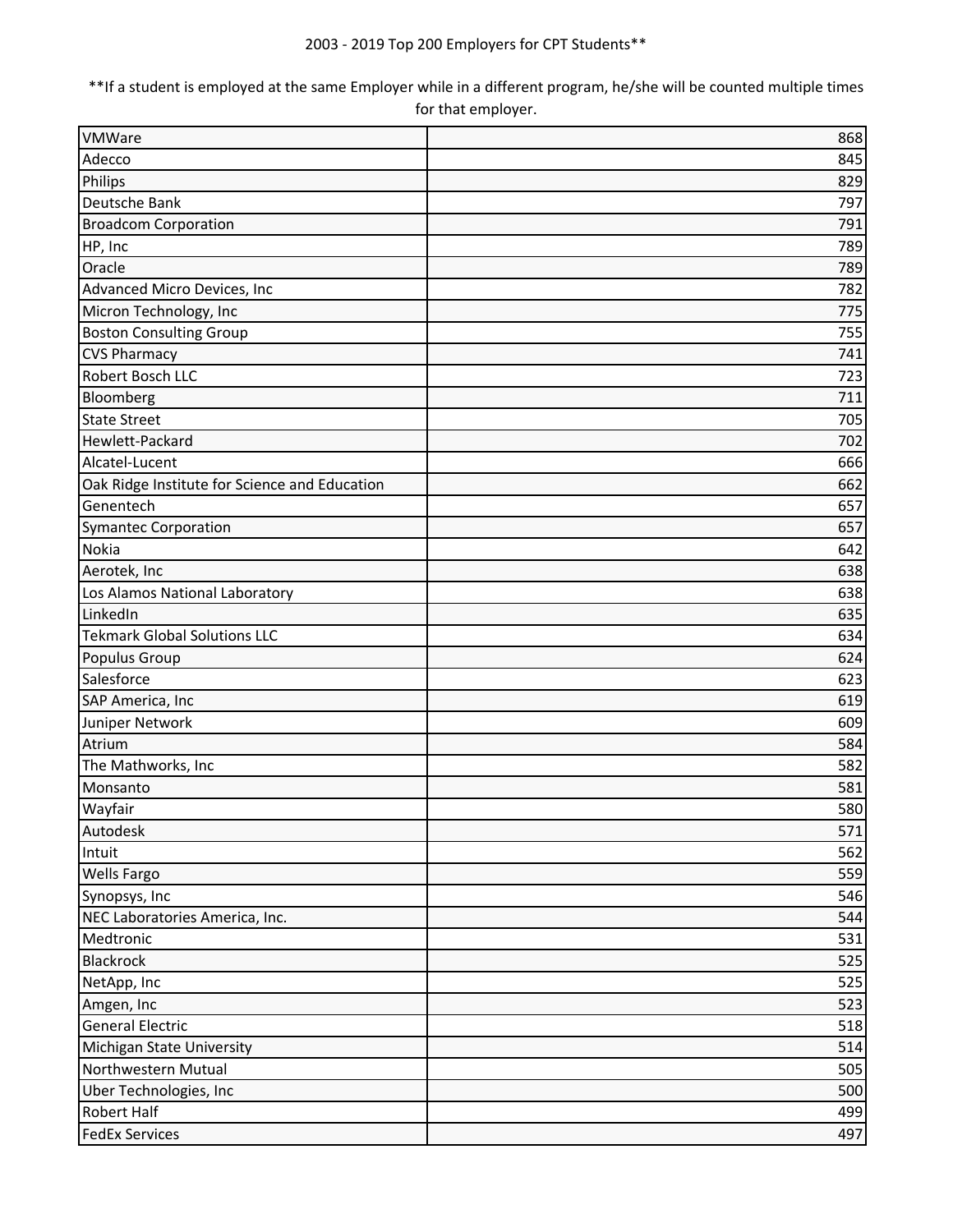| Volvo                                   | 490 |
|-----------------------------------------|-----|
| Siemens                                 | 488 |
| Indiana University                      | 485 |
| Northeastern University                 | 482 |
| University of California, Los Angeles   | 477 |
| <b>Analog Devices</b>                   | 470 |
| <b>International Monetary Fund</b>      | 470 |
| Halliburton                             | 466 |
| Verizon                                 | 465 |
| Mayo Clinic                             | 457 |
| Argonne National Laboratory             | 451 |
| Pacific Northwest National Laboratory   | 446 |
| <b>Drexel University</b>                | 436 |
| <b>Fidelity Investments</b>             | 436 |
| <b>Siemens Medical Solutions</b>        | 435 |
| <b>General Motors</b>                   | 430 |
| Cognizant                               | 425 |
| <b>Applied Materials</b>                | 423 |
| Gensler                                 | 420 |
| Pfizer, Inc                             | 411 |
| Manpower                                | 409 |
| <b>AMD</b>                              | 408 |
| HCL Global Systems, Inc                 | 403 |
| <b>Boston Scientific</b>                | 396 |
| <b>State Street Corporation</b>         | 396 |
| National Institutes of Health           | 395 |
| <b>Thomson Reuters</b>                  | 379 |
| Brigham and Womens Hospital             | 378 |
| Sprint                                  | 376 |
| Walgreens                               | 376 |
| University of Pennsylvania              | 373 |
| <b>Boston University</b>                | 371 |
| <b>MD Anderson Cancer Center</b>        | 368 |
| <b>Target CW</b>                        | 368 |
| Collabera                               | 363 |
| Massachusetts General Hospital          | 363 |
| <b>ADP</b>                              | 360 |
| <b>Baylor College of Medicine</b>       | 360 |
| General Electric Global Research Center | 349 |
| Inter-American Development Bank         | 347 |
| HireGenics                              | 345 |
| Columbia University                     | 343 |
| <b>UBS</b>                              | 342 |
| American Express Company                | 341 |
| Eli Lilly and Company                   | 340 |
| Johns Hopkins University                | 339 |
| University of Chicago                   | 339 |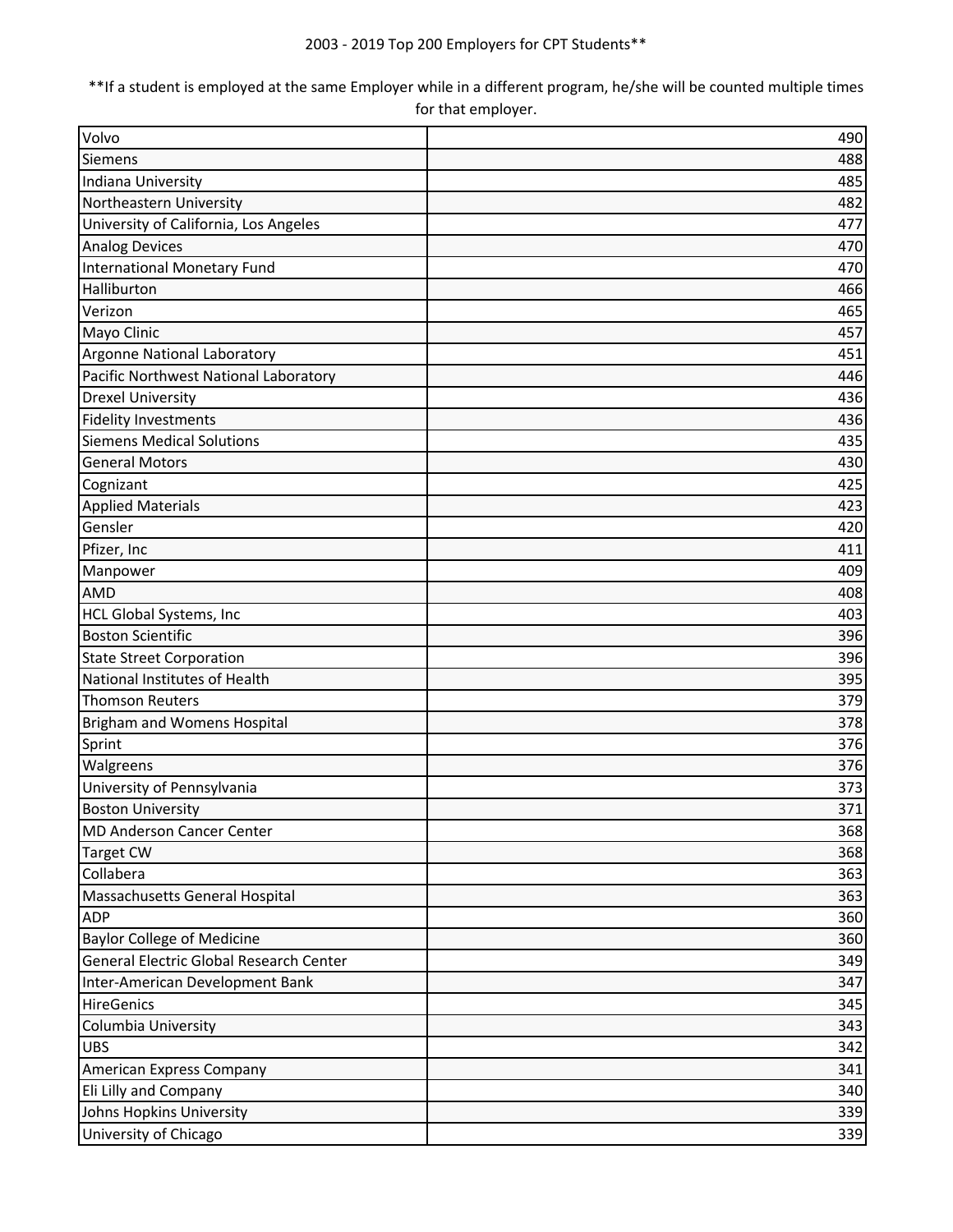| Insight Global                        | 338 |
|---------------------------------------|-----|
| Seagate Technology                    | 337 |
| <b>Cadence Design Systems</b>         | 336 |
| Lawrence Livermore National Lab       | 335 |
| Massachusetts Institute of Technology | 332 |
| <b>Bank of China</b>                  | 329 |
| University of Minnesota               | 329 |
| Egen Solutions, Inc                   | 328 |
| Southwest Airlines                    | 327 |
| Skidmore Owings & Merrill LLP         | 326 |
| <b>Electronic Arts</b>                | 324 |
| <b>United Nations</b>                 | 323 |
| Biogen                                | 321 |
| Boehringer Ingelheim                  | 321 |
| <b>SAP Labs LLC</b>                   | 321 |
| Copart, Inc                           | 314 |
| Ford Motor Company                    | 313 |
| <b>H&amp;R Block</b>                  | 313 |
| <b>Whirlpool Corporation</b>          | 313 |
| Rite Aid Pharmacy                     | 309 |
| APC Workforce Solutions II LLC        | 308 |
| AT&T                                  | 308 |
| Expedia, Inc                          | 303 |
| Yoh Services LLC                      | 303 |
| Capital One                           | 301 |
| Honeywell                             | 300 |
| <b>Pioneer Consulting Services</b>    | 300 |
| <b>Stanford University</b>            | 300 |
| Moodys                                | 298 |
| <b>RAND Corporation</b>               | 296 |
| University of Iowa                    | 296 |
| <b>Boston Medical Center</b>          | 295 |
| Caterpillar, Inc                      | 294 |
| Iowa State University                 | 293 |
| First United Methodist Church         | 291 |
| Futurewei Technologies, Inc           | 290 |
| University of Florida                 | 290 |
| MFS Investment Management             | 289 |
| Western Digital                       | 288 |
| <b>BNP Paribas</b>                    | 286 |
| Northwestern University               | 285 |
| Beta Soft Systems, Inc                | 284 |
| Quicken Loans                         | 284 |
| Red Hat, Inc                          | 280 |
| ServiceNow, Inc                       | 278 |
| Citadel LLC                           | 276 |
| Glaxosmithkline                       | 275 |